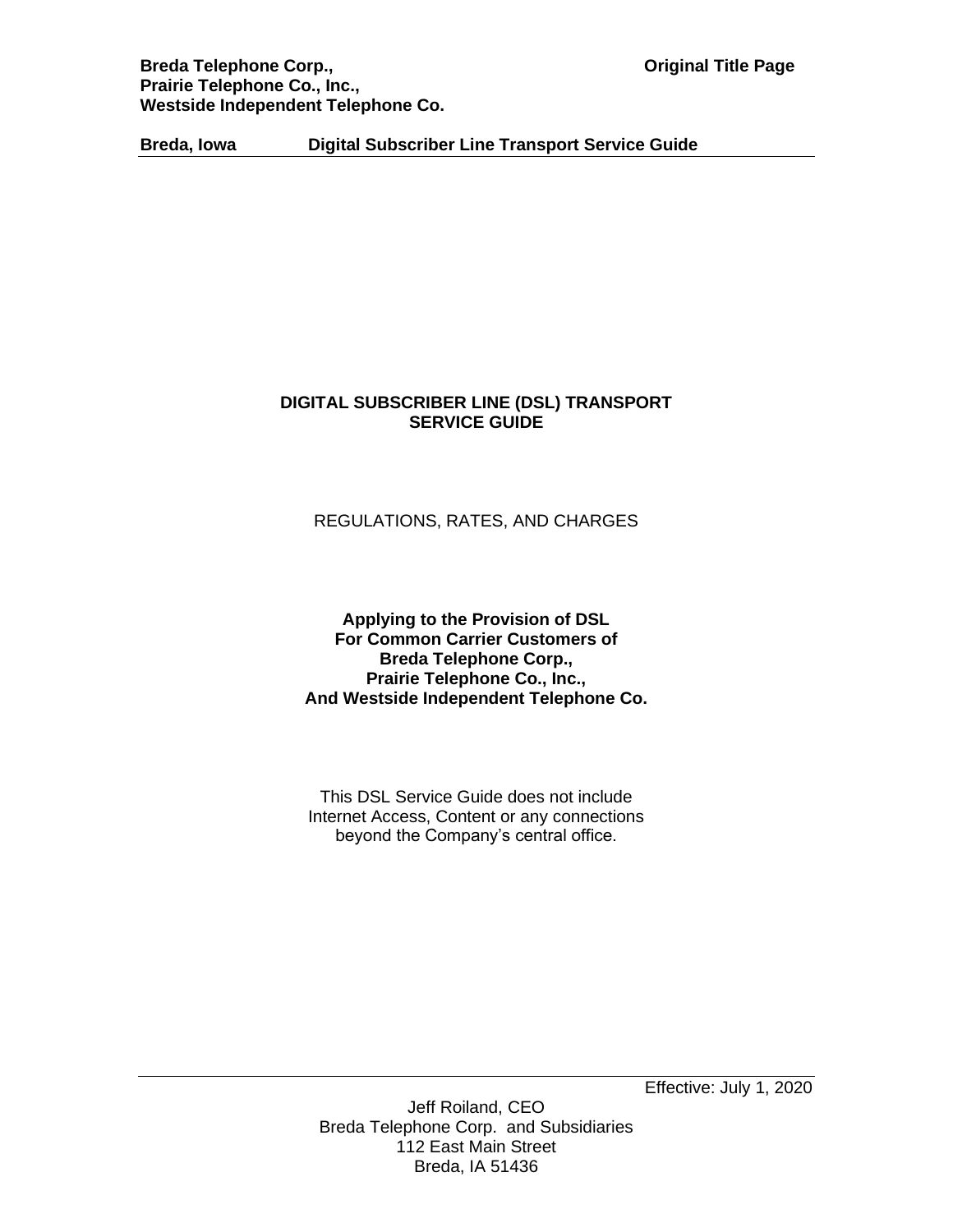### **TABLE OF CONTENTS**

|    | EXPLANATION OF ABBREVIATIONS    | 2  |
|----|---------------------------------|----|
| 1. | <b>GENERAL</b>                  | 3  |
| 2. | <b>TERMS AND CONDITIONS</b>     | 6  |
| 3. | DIGITAL SUBSCRIBER LINE SERVICE | 14 |
| 4. | RATES AND CHARGES               | 19 |

Page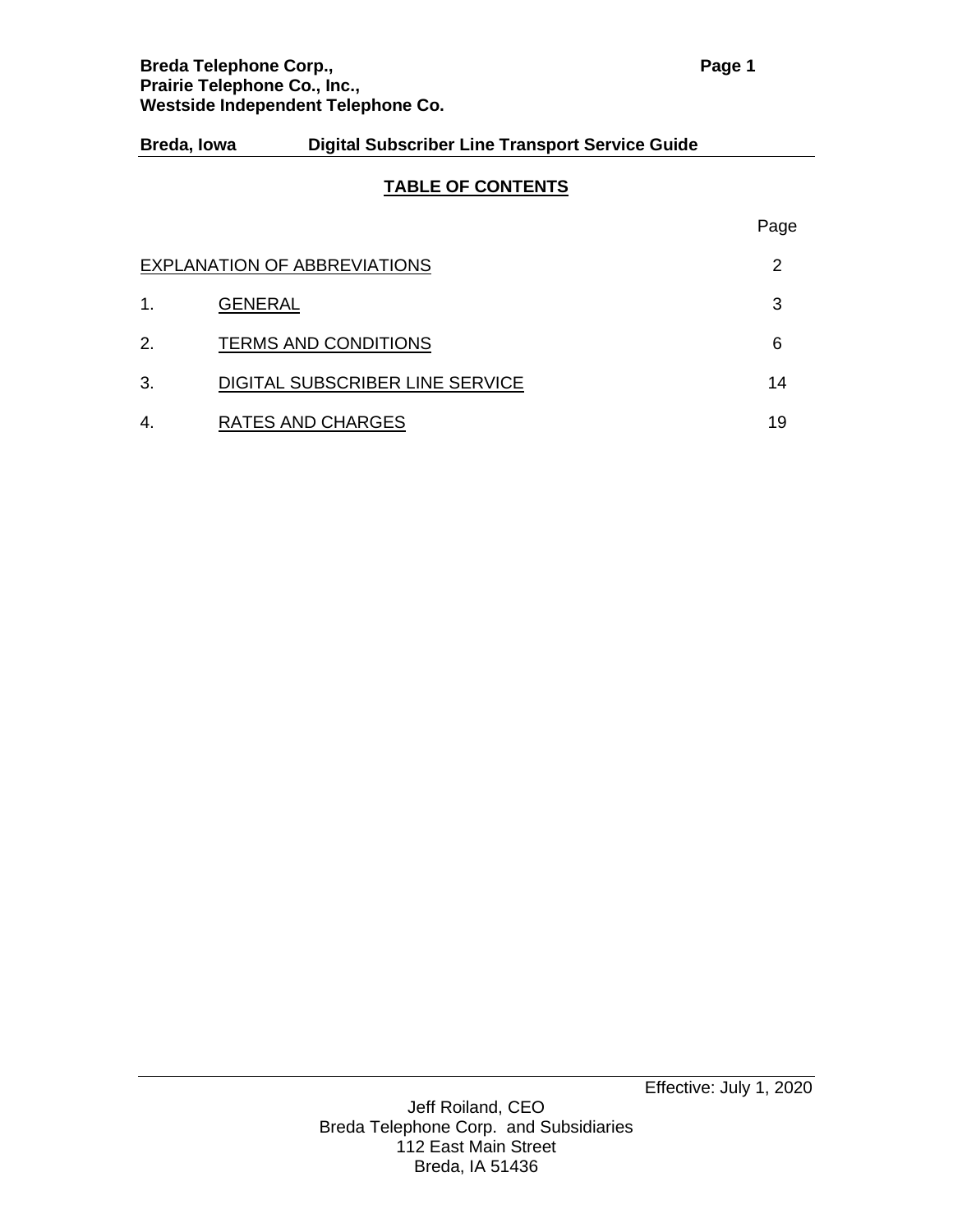# **Breda Telephone Corp., <b>Page 2 Prairie Telephone Co., Inc., Westside Independent Telephone Co.**

| <b>EXPLANATION OF ABBREVIATIONS</b> |  |                                                         |  |
|-------------------------------------|--|---------------------------------------------------------|--|
| <b>ADSL</b>                         |  | Asymmetric Digital Subscriber Line Access Service       |  |
| CO                                  |  | <b>Central Office</b>                                   |  |
| <b>CDP</b>                          |  | <b>Customer Designated Premises</b>                     |  |
| <b>DSL</b>                          |  | <b>Digital Subscriber Line</b>                          |  |
| <b>DSLAM</b>                        |  | <b>Digital Subscriber Line Access Multiplexer</b>       |  |
| <b>ETS</b>                          |  | <b>Ethernet Transport Service</b>                       |  |
| <b>ISP</b>                          |  | <b>Internet Service Provider</b>                        |  |
| kbps                                |  | Kilobits per second                                     |  |
| LAN                                 |  | <b>Local Area Network</b>                               |  |
| <b>Mbps</b>                         |  | Megabits per second                                     |  |
| MM-VCC                              |  | Multimedia Virtual Circuit Channel                      |  |
| <b>NIC</b>                          |  | <b>Network Interface Card</b>                           |  |
| <b>NID</b>                          |  | <b>Network Interface Device</b>                         |  |
| <b>SDSL</b>                         |  | <b>Symmetric Digital Subscriber Line Access Service</b> |  |
| <b>SWC</b>                          |  | <b>Serving Wire Center</b>                              |  |
| <b>VPCP</b>                         |  | <b>Volume Pricing Commitment Plan</b>                   |  |

**Breda, Iowa Digital Subscriber Line Transport Service Guide**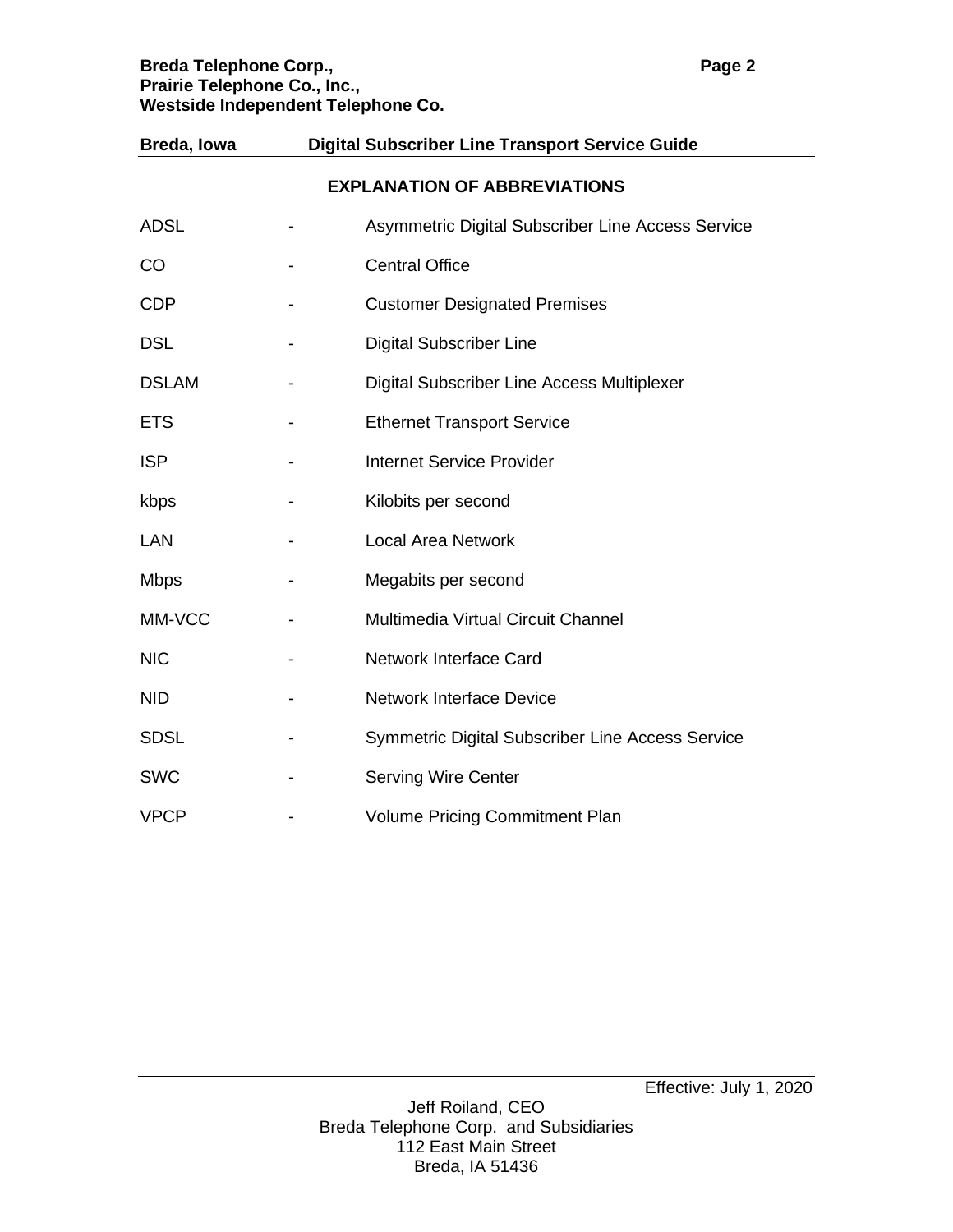- 1. General
	- 1.1 Application of Tariff Rates, Terms and Conditions

1.1.1 This Tariff contains the rate, terms and conditions applicable to the Provision of Wireline Broadband Internet Transport Services (WBITS), hereinafter collectively or individually referred to as "Service", by Breda Telephone Corp. and its subsidiaries hereinafter referred to as the "Company."

1.1.2 Service is furnished subject to the jurisdiction of the Federal Communications Commission ("FCC") pursuant to Title II of the Communications Act of 1934, As Amended, (47 USC 201-276) on a common-carriage permissively detariffed basis available to Network Service Providers, as defined following, for connection to end user Customers.

1.1.3 The Company offers Service where technically feasible within its incumbent local exchange carrier (ILEC) exchange boundaries. The Company's serving areas are identified by Study Area Code (SAC) and FCC Filer I.D. as follows:

|                                    |                 | <b>FCC</b> |
|------------------------------------|-----------------|------------|
|                                    |                 | Filer      |
| Company Name                       | <b>SAC</b>      | I.D.       |
| Breda Telephone Corp.              | 351112          | 809875     |
| Prairie Telephone Co., Inc.        | 351344          | 811454     |
| Westside Independent Telephone Co. | 351100 / 351335 | 801666     |

1.1.4 As set forth in this Tariff the provision of such Service (by the Company) does not constitute a shared undertaking with the Customer for the furnishing of any service.

1.1.5 The Company may, from time to time, at its sole discretion modify the Rates, Terms and Conditions. Any modifications will become effective thirty (30) days after both mailing by United States Postal Service a copy of the revised Rates, Terms and Conditions to all Customers currently a party to an executed agreement as described in Section 2.5 following and posting of such revised Rates, Terms and Conditions on the Company's internet web site.

1.1.6 Service is furnished subject to the availability of facilities and subject to transmission, atmospheric and like conditions. By accepting Service from the Company, the Customer accepts these rates, terms and conditions as a binding agreement between the Customer and the Company.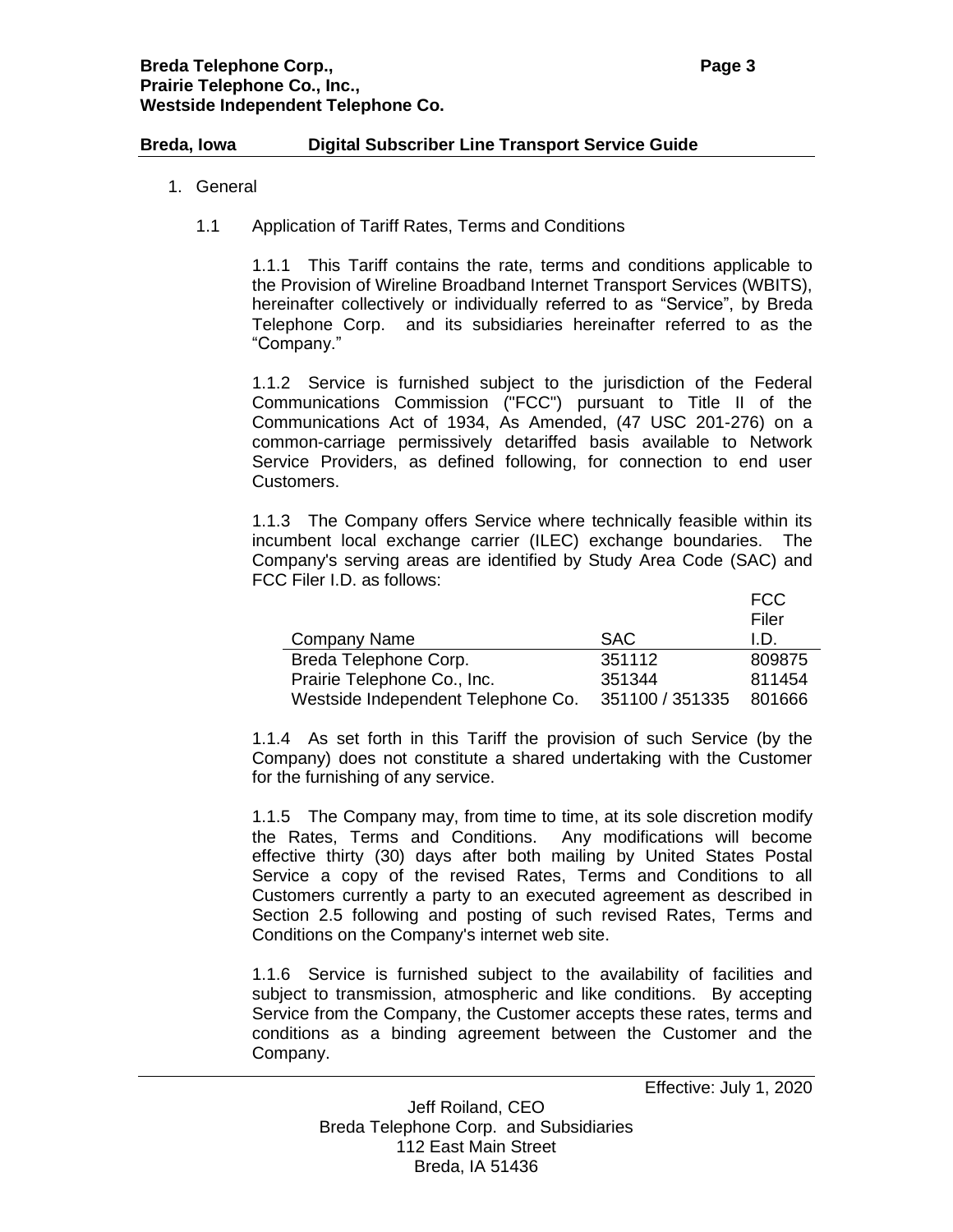- 1. General (Continued)
	- 1.2 Definitions

Certain terms used herein are defined as follows:

Company – Breda Telephone Corp. and its subsidiaries unless the context indicates otherwise.

Customer(s) - Any individual, partnership, association, joint-stock company, trust, corporation, or governmental entity or other entity which subscribes to the services offered under this tariff. As set forth herein, a Customer is responsible for the payment of charges and for compliance with all applicable terms of the regulations, rates and charges.

Customer Designated Premises - The premises specified by the Customer for the provision of Service.

Customer Provided Equipment - The terminal equipment or facilities provided by persons other than the Company and connected to the Company's Services and/or facilities.

Data-Only WBITS - When used in the context of WBITS refers to provision of Services over a line that does not also carry local exchange switched voice telephone service to the customer premises. Data-only WBITS is also commonly called "Naked DSL" or "Naked Broadband".

Digital Subscriber Line (DSL) Access Service Connection Point - A location designated by the Company that serves as an aggregation point for the collection of Company WBITS traffic from multiple Digital Subscriber Line Access Multiplexers.

Ethernet - A high speed networking technology utilizing a packet-based Ethernet protocol. Ethernet enables broadband multimedia traffic (i.e., voice, data and video) to be carried over the same network.

Incumbent Local Exchange Carrier - The same meaning as section 251(h) of the Communications Act, as Amended 47 U.S.C. 251(h)(1).

Internet Protocol (IP) - The protocol or industry standard method by which data is sent from one computer to another on the Internet.

Internet Service Provider (ISP) - An organization supplying access to the Internet.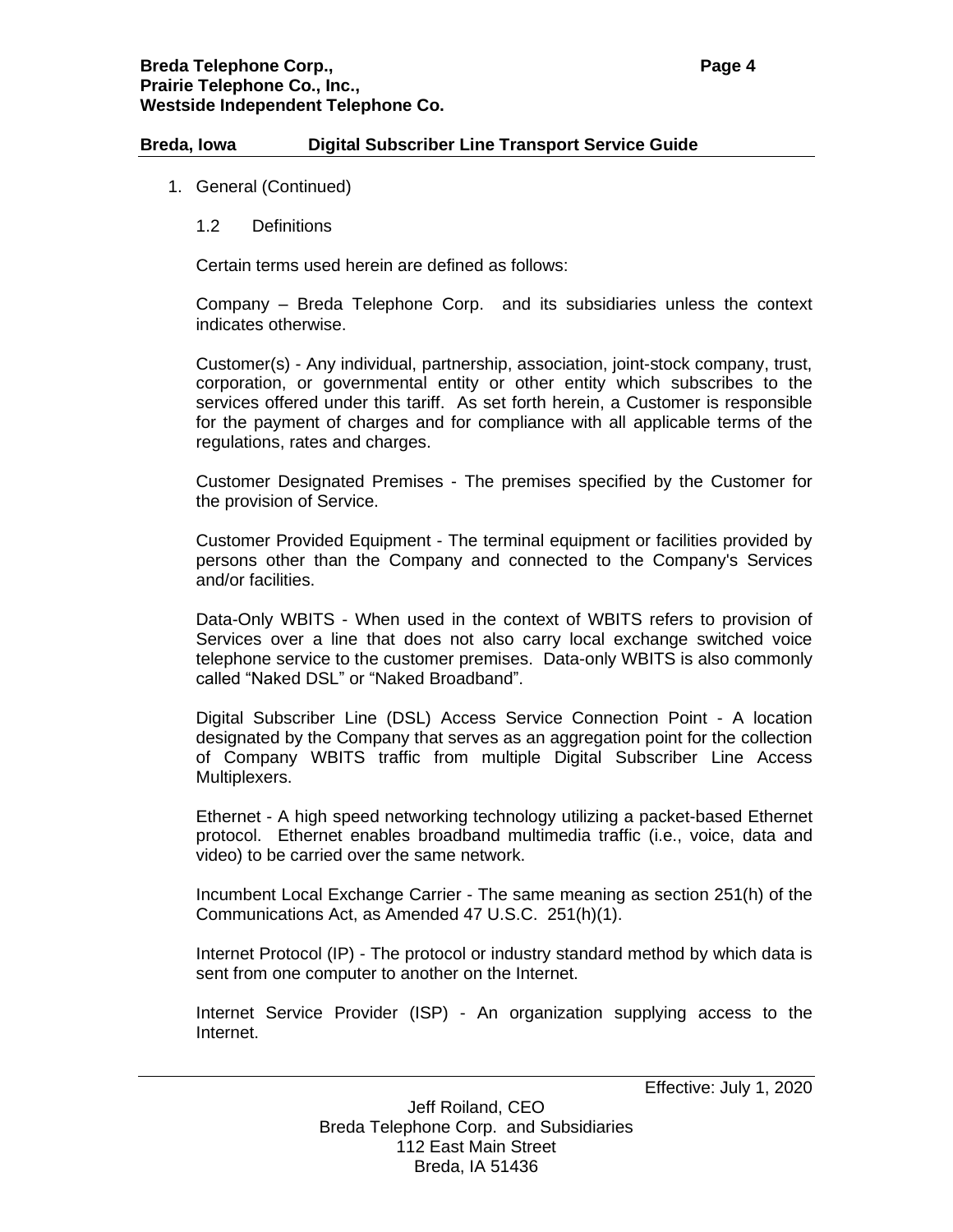- 1. General (Continued)
	- 1.2 Definitions (Continued)

National Exchange Carrier Association (NECA) Tariff F.C.C. No.5 - The interstate access tariff filed by NECA on behalf of members of NECA.

Network Service Providers – An organization supplying retail services to end user customers based on transmission of data through use of Internet Protocol  $(IP)$ .

Rates, Terms and Conditions - This document in its entirety comprising the rates, terms, and conditions applicable to the provision of Service to Customer(s) by the Company.

Service - The offerings of the Company comprising of Wireline Broadband Internet Transport Service (WBITS).

Service Application - A standard order form which includes all necessary billing, technical, and other pertinent information which will enable the Company to provide the Service as required.

Wireline Broadband Internet Transport Service (WBITS) - An access data technology service that provides high-speed connections to the Company's end user Customers over existing local exchange service facilities for provision broadband services employing Internet Protocol (IP).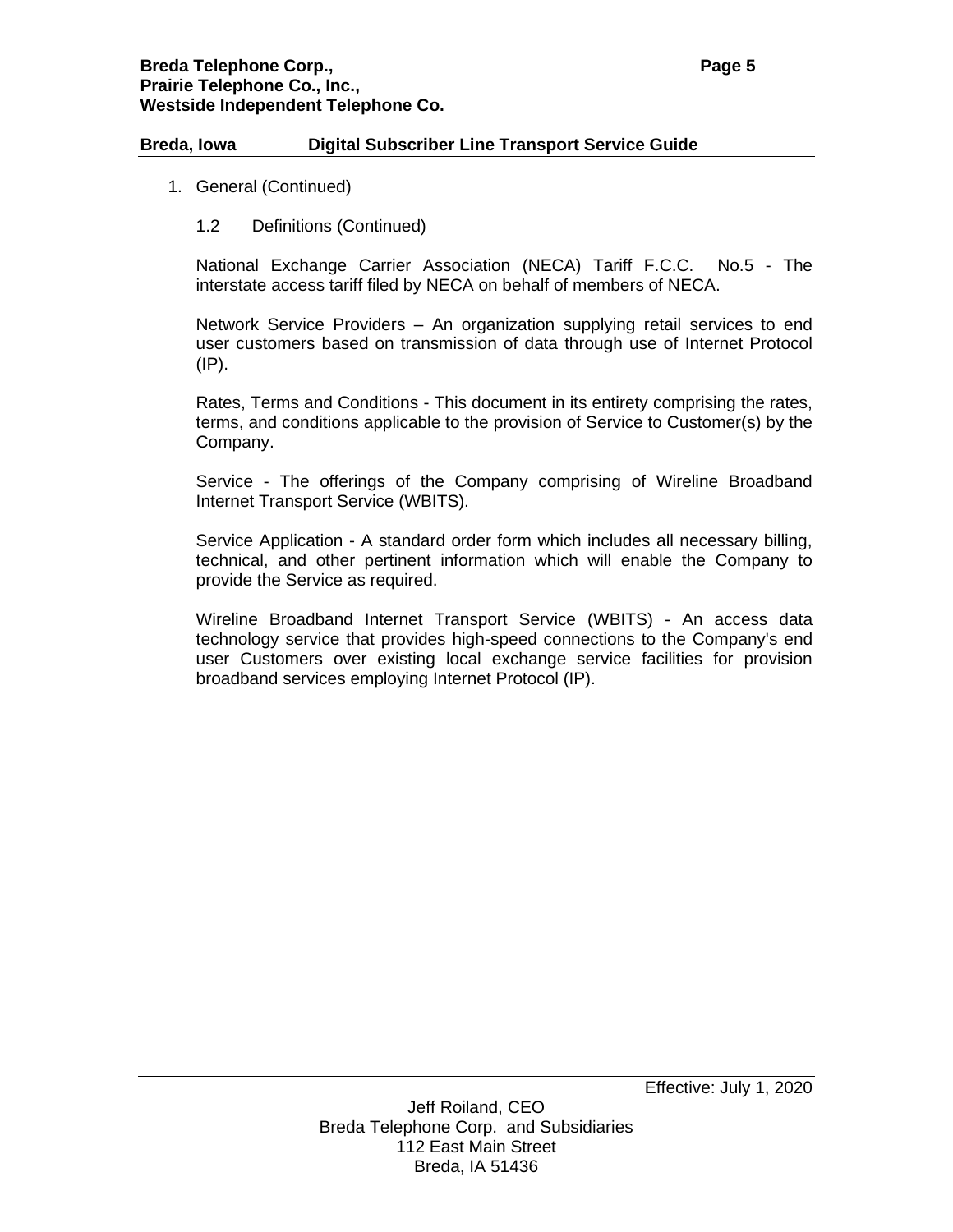## **Breda Telephone Corp., Page 6 Prairie Telephone Co., Inc., Westside Independent Telephone Co.**

### **Breda, Iowa Digital Subscriber Line Transport Service Guide**

- 2. Terms and Conditions
	- 2.1 Undertaking of the Company
		- 2.1.1 Scope
			- (A) The Company does not undertake to transmit messages under this tariff.
			- (B) The Company shall be responsible only for the installation, operation and maintenance of the Services it provides.
			- (C) The Company will, for maintenance purposes, test its Service only to the extent necessary to detect and/or clear troubles.
			- (D) The Company does not warrant that its facilities and Services meet standards other than those set forth in this tariff.
		- 2.1.2 Limitations
			- (A) The Services are offered subject to the availability of facilities and the other provisions of these regulations, rates and charges.
			- (B) The Company is providing only facilities and services associated with such facilities (as outlined in this document) to the Customer for communications purposes.
			- (C) The Company maintains the right to deny Service to any Customer which fails to abide by the rules and regulations of these terms, rates and charges, or other applicable regulations, rules, or laws.

## 2.2 Obligations of the Customer

- 2.2.1 The Customer shall reimburse the Company for damages to Company facilities utilized to provide services under this tariff caused by the negligence or willful act of the customer or resulting from the customers improper use of the Company facilities, or due to malfunction of any facilities or equipment provided by other than the Company.
- 2.2.2 Damage to the Company's facilities caused by any negligence or willful act or acts on the part of the Customer shall result in the Customer reimbursing the Company for the damages.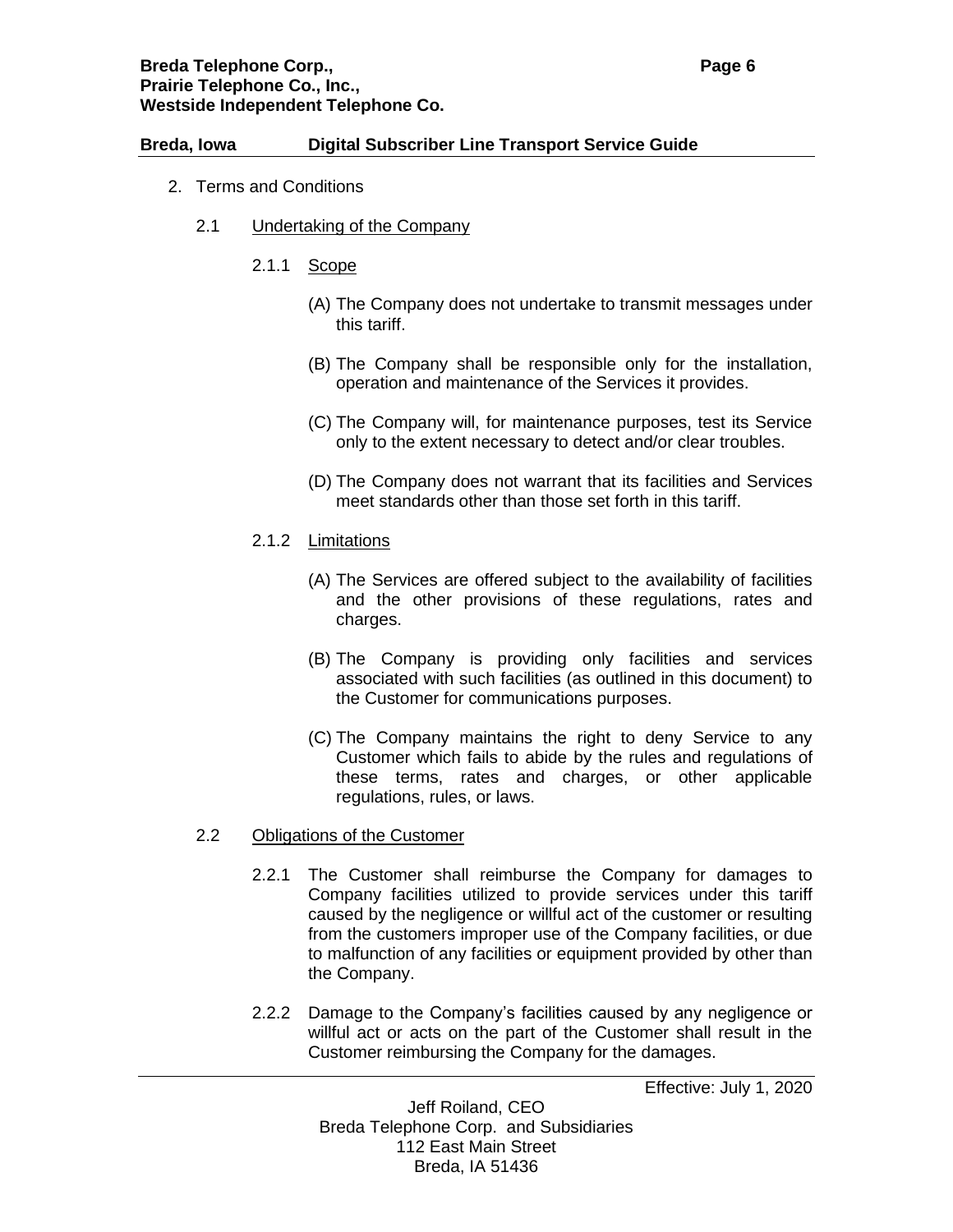- 2. Terms and Conditions (Continued)
	- 2.2 Obligations of the Customer (Continued)
		- 2.2.3 The Customer shall indemnify and hold harmless the Company from and against all loss, liability, damage and expense, including reasonable counsel fees, due to claims for libel, slander, or infringement of copyright or trademark in connection with any material transmitted by the Customer using the Company's Services; and any other claim resulting from any act or omission of the Customer in the use of the Company's facilities.
		- 2.2.4 In the event a suit is brought by the Company, or an attorney is retained by the Company to enforce the terms of the Rates, Terms and Conditions or collect any bill against a Customer that Customer shall be responsible for payment of all reasonable attorney's fees, Court costs, costs of investigation and any and all other related costs and Expenses incurred by the Company in connection therewith.
	- 2.3 Liabilities of the Company
		- 2.3.1 Except as stated in this Section 2.3, the Company shall have no liability or damages of any kind arising out of or related to events, acts, rights or privileges contemplated in the Rates, Terms and Conditions.
			- (A) The liability of the Company for damages shall not exceed an amount equal to the charges under the Rates, Terms and Conditions applicable to the specific call (or portion thereof) that was affected. No other liability shall attach to the Company.
			- (B) The Company shall not be liable for any delay or failure of performance or equipment due to causes beyond its control, including but not limited to: acts of God, fire, flood, explosion or other catastrophes; any law, order, regulation, direction action, or request of the United States government or of any other government, including state and local governments having or claiming jurisdiction over the Company, or of any department, agency, commission, bureau, corporation, or of any military authority; preemption of existing service in compliance with national emergencies; insurrections, riots; wars; unavailability of rights-of-way or materials; or strikes, lockouts work stoppages, or other labor difficulties.

Effective: July 1, 2020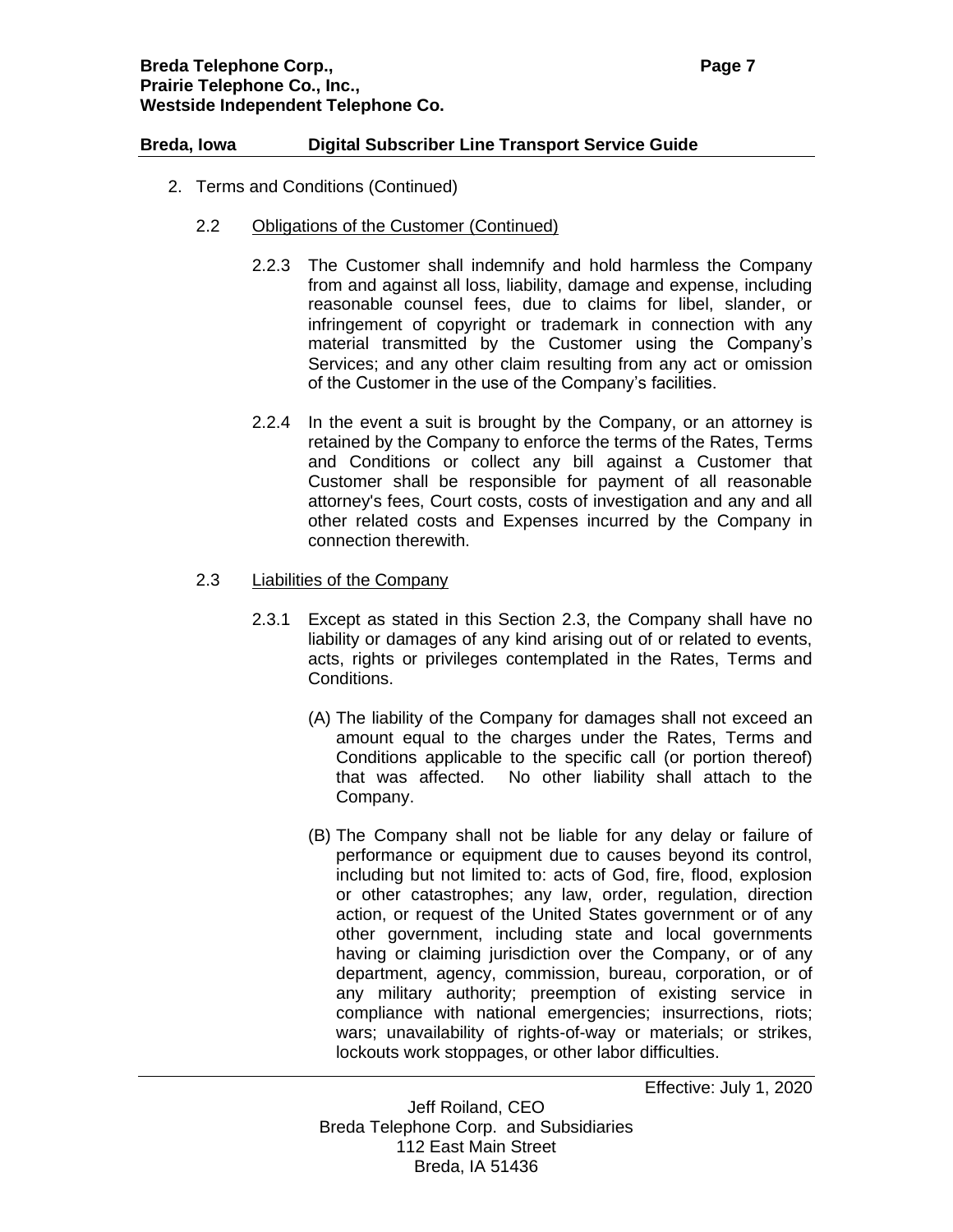### **Breda Telephone Corp., Page 8 Prairie Telephone Co., Inc., Westside Independent Telephone Co.**

### **Breda, Iowa Digital Subscriber Line Transport Service Guide**

- 2. Terms and Conditions (Continued)
	- 2.3 Liabilities of the Company (Continued)
		- 2.3.1 (Continued)
			- (C) The Company shall not be liable for (a) any act or omission of any entity furnishing the Company or the Company's Customers facilities or equipment used for the interconnection with services; or (b) for the acts or omissions of other Common Carrier or warehousemen. The Company shall not be liable for any damages or losses due to the fault or negligence of the Customer or due to the failure or malfunction of Customerprovided equipment or facilities.

## 2.4 Payment Arrangements and Credit Allowances

- 2.4.1 Payment of Rates, Charges and Deposits
	- (A) Deposits

In order to safeguard its interests, the Company may require a Customer to make a suitable deposit or provide a surety bond or letter of credit in the amount of the required deposit as a guarantee of the payment of charges. Such deposit may be required prior to establishing a service or at any time after the provision of a service to the Customer.

Such deposit will not exceed the estimated rates and charges for the service for a three (3) month period. The fact that a deposit has been made in no way relieves the Customer from complying with the Company's regulations as to the prompt payment of bills. At the Company's option, as the provision of the service to the Customer is terminated, the amount of the deposit will be refunded or credited to the Customer's account and any credit balance which may remain will be refunded.

In case of a cash deposit, for the period the deposit is held by the Company, the Customer could receive interest. The interest will be accrued for the period during which the deposit is held by the Company. The amount of interest calculated will be at the Company's discretion and will be representative to the reasonable industry or economic interest-bearing situations.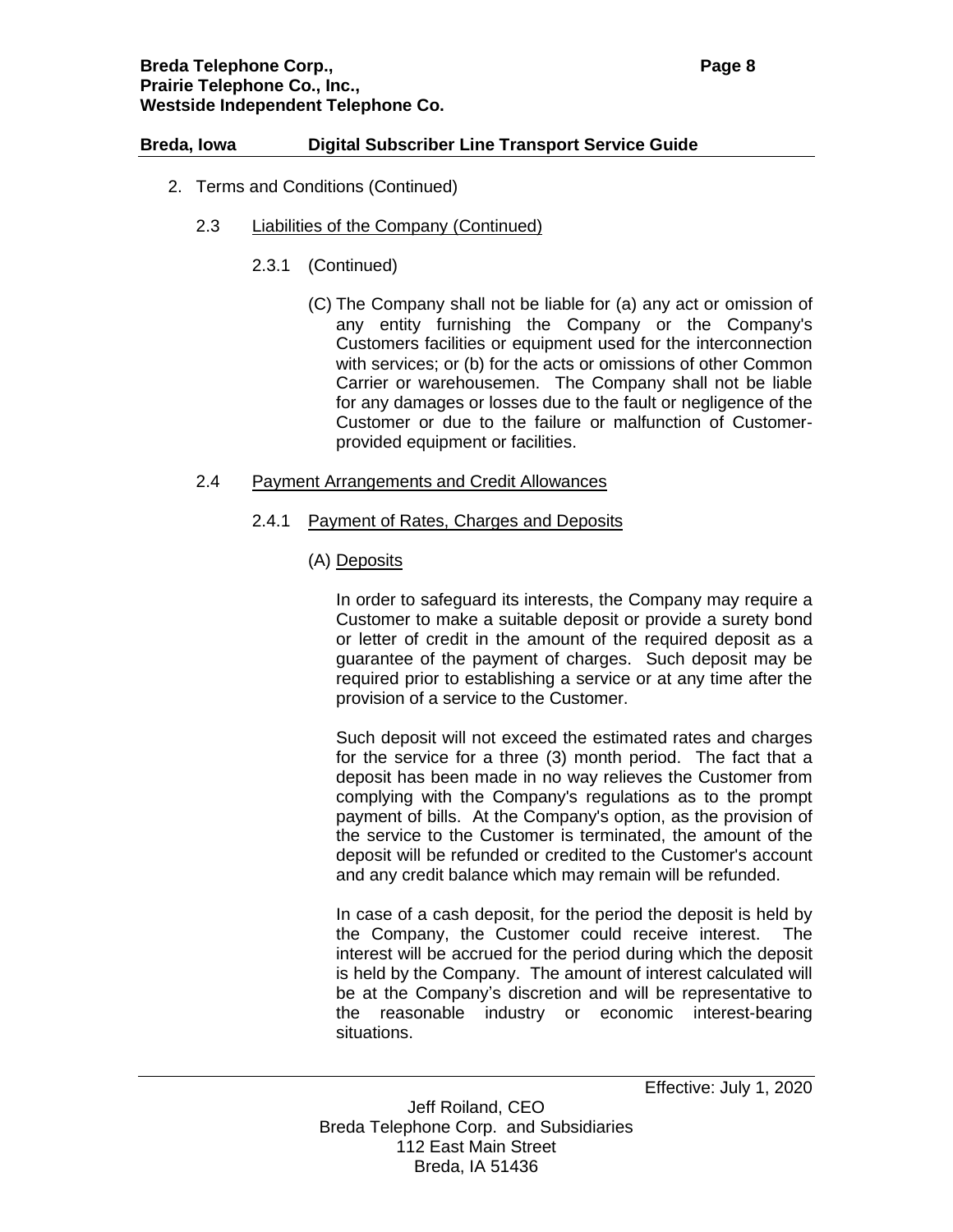### **Breda Telephone Corp., Page 9 Prairie Telephone Co., Inc., Westside Independent Telephone Co.**

## **Breda, Iowa Digital Subscriber Line Transport Service Guide**

- 2. Terms and Conditions (Continued)
	- 2.4 Payment of Rates, Charges and Deposits (Continued)
		- 2.4.1 Payment of Rates, Charges and Deposits (Continued)

### (A) Deposits (Continued)

A deposit does not relieve the Customer from making advance payments or from complying with the Company's regulations for the payment of bills in accordance with the terms herein and does not constitute a modification or waiver of the regulations of the Company providing for the discontinuance of service for nonpayment of any sums due the Company for services rendered.

(B) Description of Payment and Billing Period

Service is provided and billed on a monthly basis in advance to the month of service. Service continues to be provided and billed on a monthly basis until canceled by the Customer through notice give to the Company.

#### (C) Proration of Charges

Adjustments for the quantities of services established or discontinued in any billing period beyond the minimum period set forth for services of this tariff will be prorated to the number of days based on a 30-day month. The Company will, upon request, furnish within 30 days of a request and at no charge to the Customer such detailed information as may reasonably be required for verification of any bill.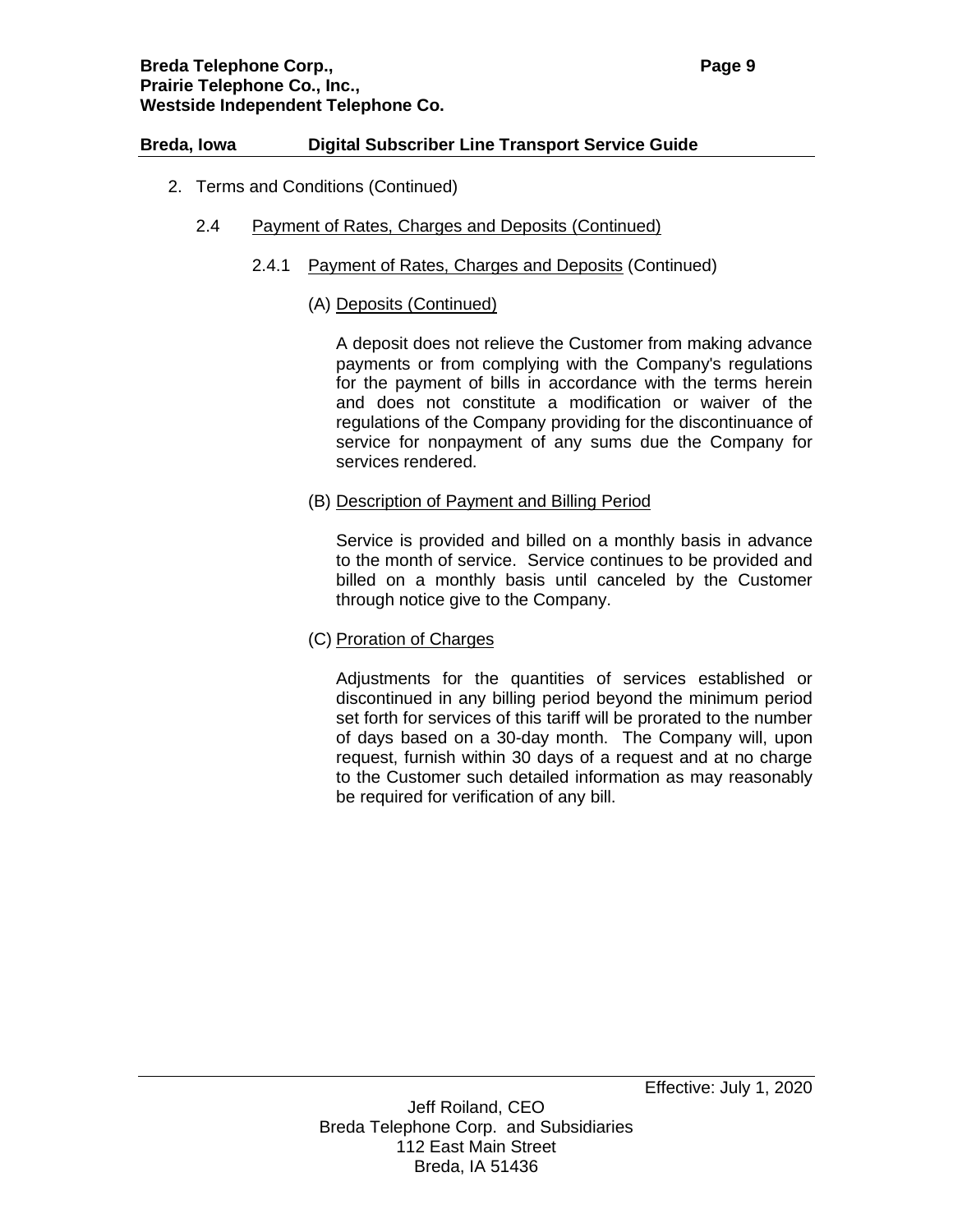- 2. Terms and Conditions (Continued)
	- 2.4 Payment Arrangements and Credit Allowances (Continued)
		- 2.4.1 Payment of Rates, Charges and Deposits (Continued)
			- (D) Payment Dates and Late Payment Penalties
				- (1) Payment will be due as specified on the Customer bill. A late charge of up to the highest interest rate allowable by state law will be applied to all amounts past due.
				- (2) Collection procedures and the requirement for a deposit are unaffected by the application of a late payment charge. The late payment charge does not apply to unpaid balances associated with disputed amounts. Undisputed amounts on the same bill are subject to the late payment charge if unpaid and carried forward to the next bill.
				- (3) Service may be denied or discontinued at the Company's discretion for nonpayment of amounts due the Company past the due date as specified in 2.4.1.D.1. Restoration of Service will be subject to all applicable installation charges.

## (E) Taxes and Other Charges

In addition to payment for Services, the Customer must pay all taxes, fees, surcharges and other charges that the Company bills the Customer related to the service(s). Taxes, fees, and surcharges will be billed to the Customer in the amounts that the federal, state, and local authorities require the Company to charge. The Company will not provide advance notice of changes to taxes and surcharges, except as required by applicable law. All such charges shall be shown separately on the bill. The Customer is responsible for all other charges or payments (state, interstate, or local) made to the Company or any other entity associated with providing the service, or any other connections that may be required that do not fall within this tariff.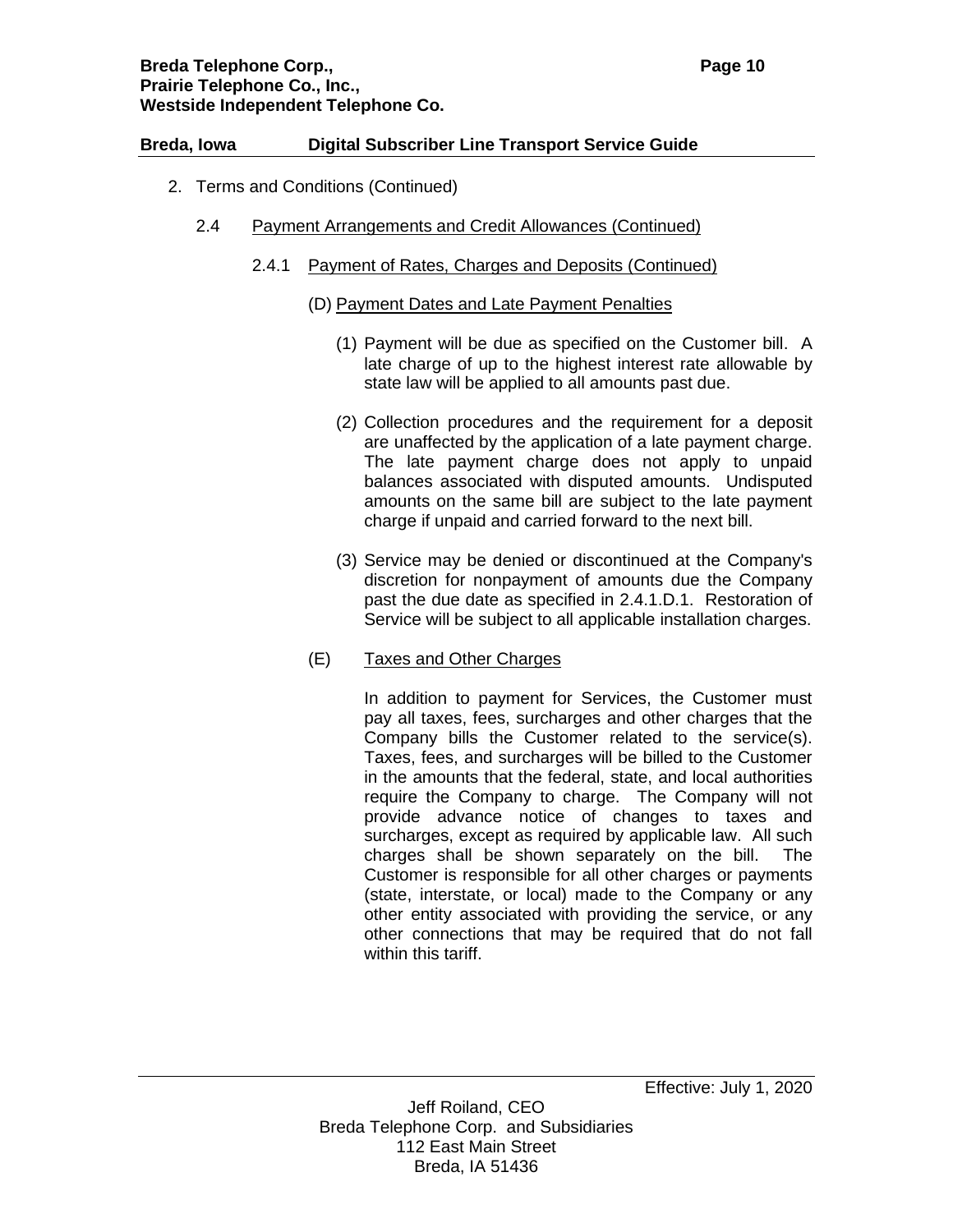- 2. Terms and Conditions (Continued)
	- 2.4 Payment Arrangements and Credit Allowances (Continued)
		- 2.4.1 Payment of Rates, Charges and Deposits (Continued)
			- (F) Billing Disputes
				- (1) A good faith dispute requires the Customer to provide a written claim to the Company. Instructions for submitting a dispute can be obtained by calling the billing inquiry number shown on the Customer's bill, or, when available, by accessing such information on the Company's website also shown on the Customer's bill. Such claim must identify in detail the basis for the dispute, and if the Customer withholds the disputed amounts, it must identify the account number under which the bill has been rendered, the date of the bill, and the specific items on the bill being disputed to permit the Company to investigate the merits of the dispute.
				- (2) Customer must contact the Company within sixty (60) days of the date of the bill which contains the disputed charge. Refunds or adjustments will not be issued for any charge that is more than sixty (60) days old at the time the Customer notifies the Company.
				- (3) Customer may withhold the disputed portion of the bill pending resolution of the dispute, however all non-disputed charges on the bill must be paid by the bill due date indicated on that bill.
				- (4) The Company will notify the Customer of the results of its inquiry, and either adjust the billing, issue a credit, or notify the Customer that all or a portion of the disputed amount is still owed. Within fifteen (15) days thereafter, the Customer is required to pay the amount due.
				- (5) If Customer fails to pay this amount within the required time, the Customer account will be deemed past due and unpaid and the service will be subject to termination as described previously in this section. Any payments the Customer withholds pending resolution of the dispute may be subject to a late payment charge at the interest rate set in 2.4.1(D)(1) above and applied to past due amounts.

Effective: July 1, 2020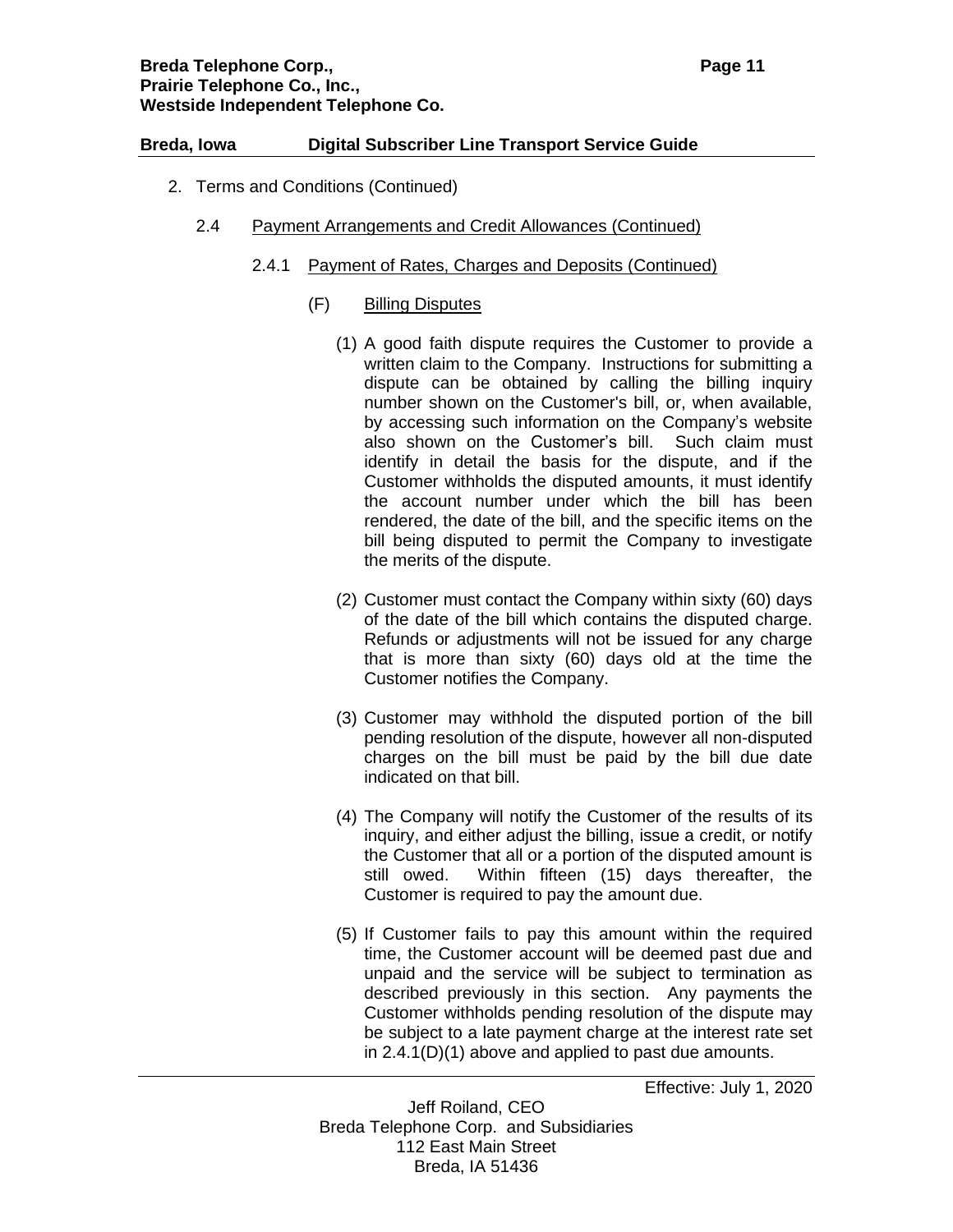- 2. Terms and Conditions (Continued)
	- 2.4 Payment Arrangements and Credit Allowances (Continued)
		- 2.4.2 Credit Allowance for Service Interruptions
			- (A) Credit for failure of Service will be allowed only when failure is caused by or occurs in the Company's facilities or equipment owned, provided and billed for by the Company. Credit allowances will also be allowed for any period where the Service is interrupted by the Company for access to its facilities for the purposes of investigating and clearing troubles and/or maintenance.
			- (B) Credit allowances for failure of Service or equipment starts when the Customer notifies the Company of the failure and ceases when the operation has been restored.
			- (C) The Customer shall notify the Company of failures of Service or equipment and make reasonable attempts to ascertain that the failure is not caused by Customer premises equipment or Customer provided facilities, any act, or omission of the Customer, or in wiring or equipment connected to the Customer's terminal.
			- (D) Only those portions of the Service or equipment operation disabled will be credited.
			- (E) A credit allowance will not be given for interruptions caused by the negligence or willful act of the Customer, or interruptions caused by failure of equipment or service not provided by the Company. A credit allowance also will not be given for any failure of performance hereunder due to causes beyond its control, including, but not limited to: (1) acts of God, fires, flood or other catastrophes; (2) any law, order, regulation, directive, action or request of the United States Government, or any other government, including state and local governments having jurisdiction over the Company, or of any department, agency, bureau, corporation or other instrumentality of any one or more of said governments, or of any civil or military authority; or (3) national emergencies, insurrections, riots, wars or other labor difficulties.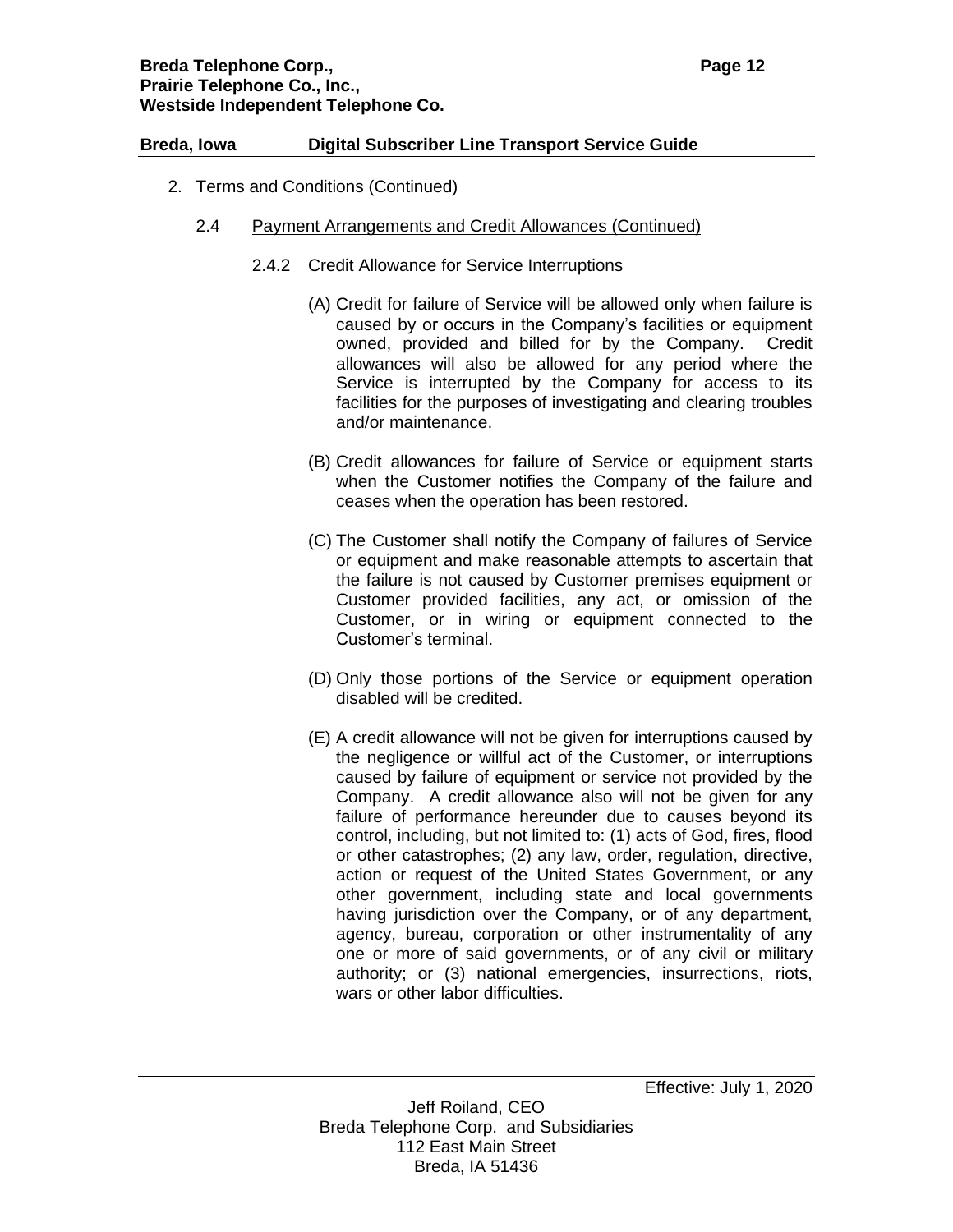- 2. Terms and Conditions (Continued)
	- 2.5 Executed Agreements

The Company and the Customer may execute an agreement (Agreement) setting forth, based on the Customer's application of service, the specific services available under the regulations, rates and charges that the Customer is ordering, the terms and volume commitments the Customer is establishing, and the type and volume of service the Customer is ordering. The Agreement shall incorporate by reference the regulations, rates and charges, which would be the current rates posted on the Company's website or delivered to the Customer via United States Postal Service.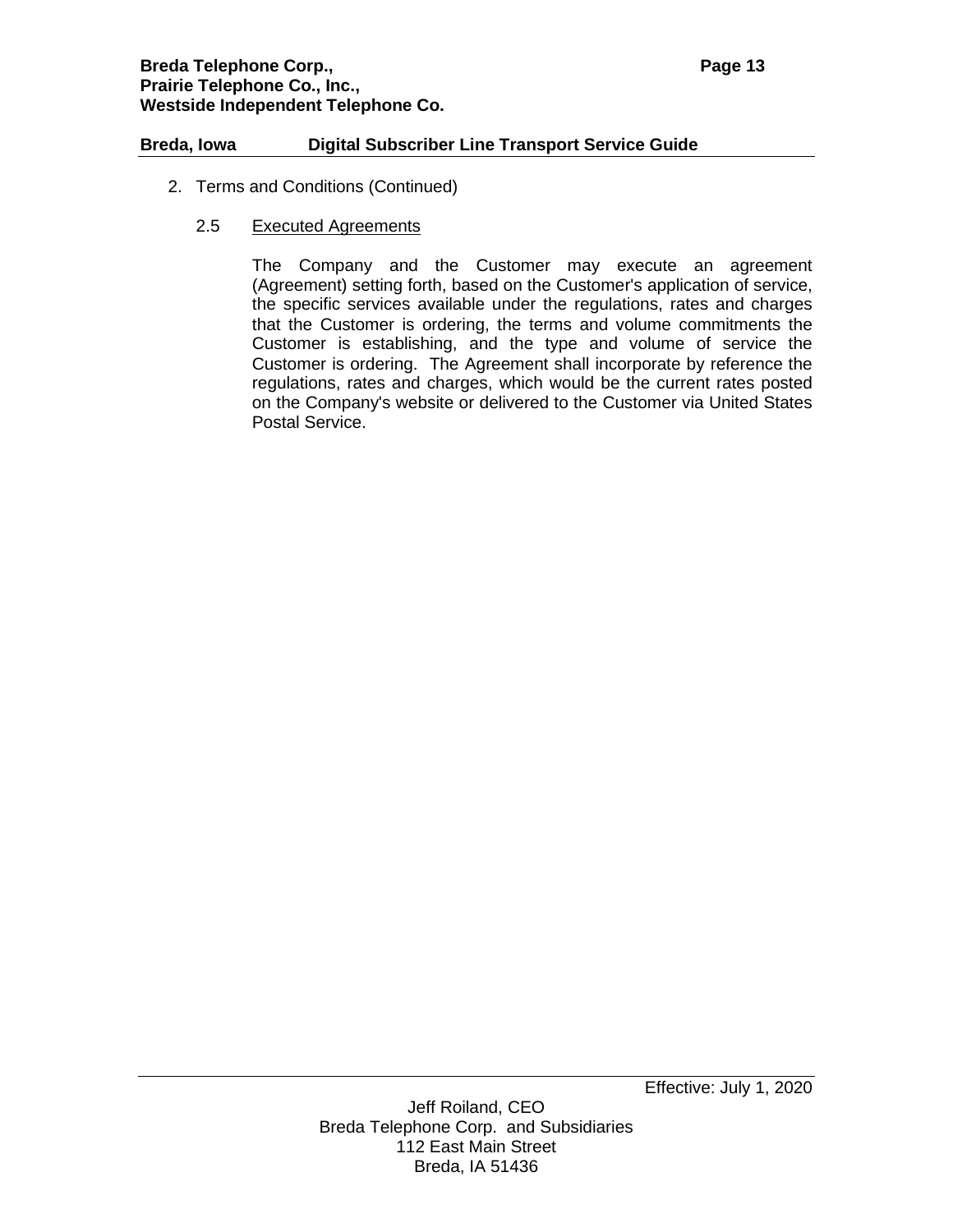- 3. Digital Subscriber Line Service
	- 3.1 General Regulations

DSL Services provide transmission services over local exchange service facilities that can be used for simultaneous voice and data communications. Service is provided, where available, between Customer Designated Premises (CDP) and designated Company central office (CO). DSL Services use proprietary equipment to provide highspeed capability (of 512 kbps upstream/1 Mbps downstream or higher, where technically feasible) digital internet access. The equipment consists of Digital Subscriber Line Access Multiplexer (DSLAM) located in the CO and the corresponding remote "modem" unit located at the Customer premises.

- 3.1.1 Where technically feasible, ADSL Access Service is available as two service options, i.e., ADSL Voice-Data and ADSL Data-Only.
	- 3.1.1.1 The ADSL Voice-Data option provides transmission of data signals using the Company's existing local exchange service line at peak data transmission speeds capable of 512 kbps upstream and 1 Mbps downstream or higher (where technically feasible), as determined by the Company and adjusted from time-to-time. Voice-Data option may be used for simultaneous voice and data communications.
	- 3.1.1.2 The ADSL Data-Only option provides transmission of data signals using the Company's existing local exchange facilities at peak transmission speeds capable of 512 kbps upstream and 1 Mbps downstream or higher (where technically feasible), as determined by the Company and adjusted from time-to-time.
- 3.1.2 Where technically feasible, SDSL Access Service is available as two service options, i.e., SDSL Voice-Data and SDSL Data-Only.
	- 3.1.2.1 The SDSL Voice-Data option provides transmission of data signals at peak data transmission speeds of 1 Mbps or higher (where technically feasible) using the Company's existing local exchange service line. This option may be used for simultaneous voice and data communications.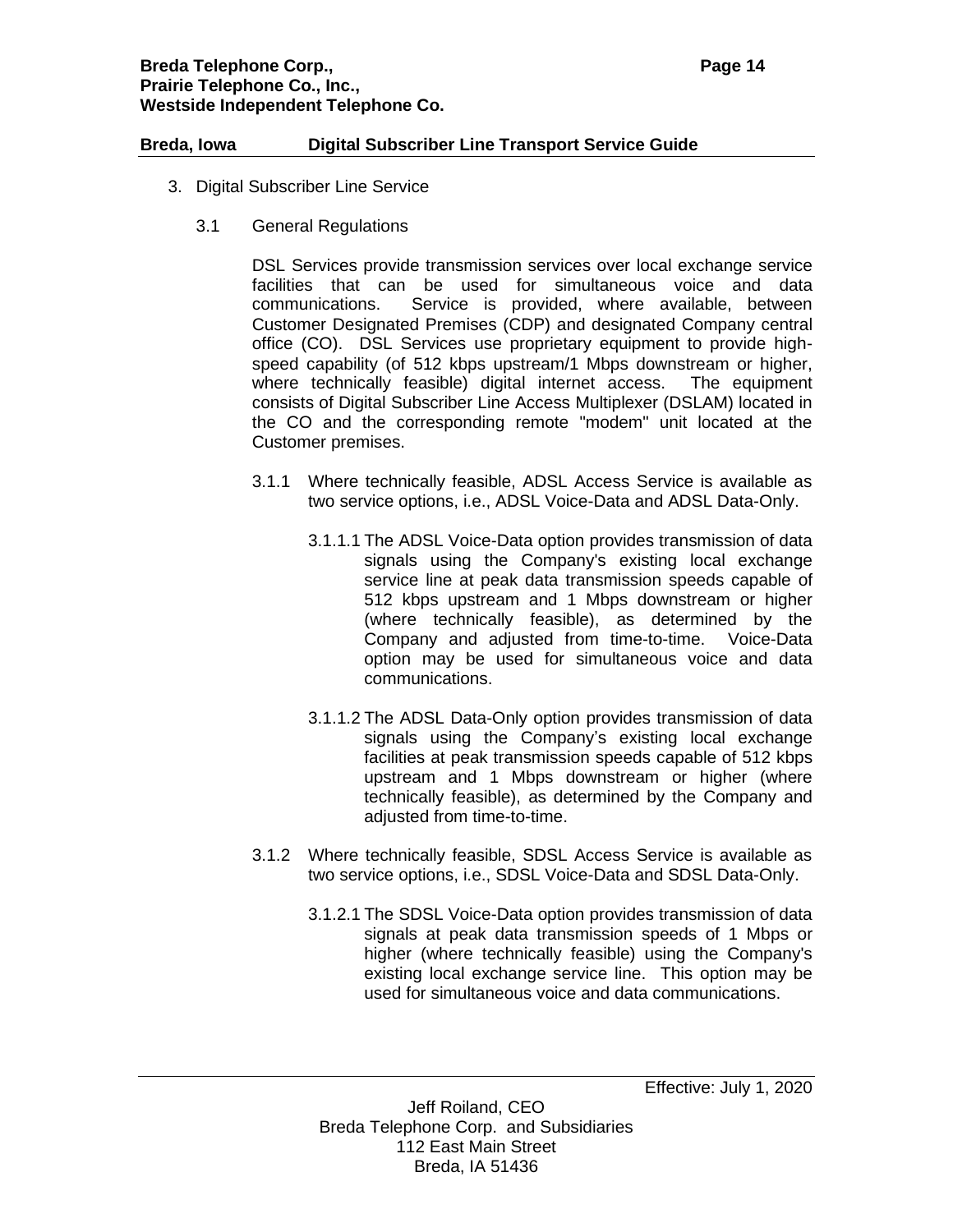### **Breda Telephone Corp., Page 15 Prairie Telephone Co., Inc., Westside Independent Telephone Co.**

### **Breda, Iowa Digital Subscriber Line Transport Service Guide**

- 3. Digital Subscriber Line Service (Continued)
	- 3.1 General Regulations (Continued)
		- 3.1.2 (Continued)
			- 3.1.2.2 The SDSL Data-Only option provides transmission of data signals at peak transmission speeds of 1 Mbps or higher (where technically feasible) using the Company's existing local exchange facilities. This option does not provide the ability to transmit voice communications.
	- 3.2 Installation

Installation of DSL Services will be from the CO to the surge protector located within the Network Interface Device (NID). If the Customer requires an adapter that includes a router, hub, firewall, other devices, or software they may purchase or lease it from any third party or from the Company.

Monthly charges for DSL Services are for the circuit and CO termination. Network Interface Card (NIC) for the associated hardware or software is not included in the monthly charge.

If the Customer requires any special inside wiring, they may contract with the Company or any third-party provider for that special wiring. Nonrecurring charges include the service order and Customer premises visit. They do not include any Customer premises wiring charges beyond the Protector.

During Company promotions or at the Company's discretion, the installation fee may be waived. Installation (non-recurring) charges are set forth in Section 4.1 following.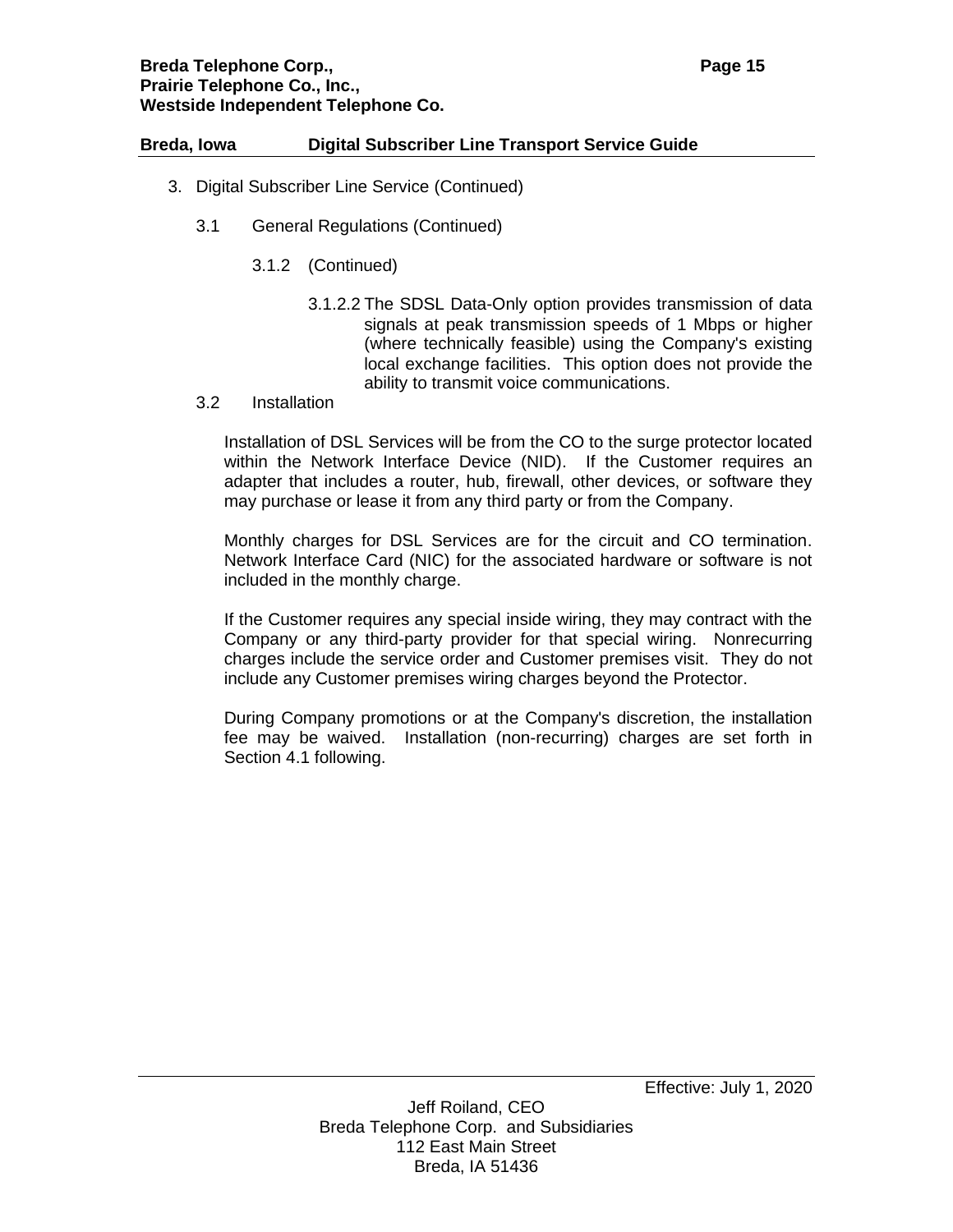- 3. Digital Subscriber Line Service (Continued)
	- 3.3 Conditions

The following conditions set forth by the Company are applicable for DSL Services provided by the Company:

- 3.3.1 The initial and minimum service period is one month. If Service is disconnected prior to the end of the minimum service period, the Customer will be assessed all applicable monthly recurring rates for the remainder of the minimum service period.
- 3.3.2 Specified data access rates are the peak download rates available on the local loop segment of the facility. The Company cannot guarantee effective throughput beyond the DSL circuit, for example, at an Internet Service Provider's (ISP's) server or at a Local Area Network (LAN) server.
- 3.3.3 Availability of the DSL Service is subject to facility limitations, including loop length and other network characteristics.
- 3.3.4 With 30 days' notice, the provision of DSL Service may be withdrawn.
- 3.3.5 For any reason that the local exchange line is disconnected, the Company will automatically disconnect the DSL Service (This does not apply to Data Only Customers).
- 3.3.6 The Company has bundling prices available at their discretion.
- 3.3.7 A DSL Network Reconfiguration Charge applies when the DSL Service Customer requests the Company's network to:
	- (A) Accommodate a change in the DSL Service Customer's existing Internet Protocol (IP) address
	- (B) Limit the data speed delivered over the Customer's existing DSL Service line

The nonrecurring charge set forth in Section 4.1 (D), following, applies for each request per DSL Service line. The nonrecurring charge may be waived under certain conditions or at the Company's discretion.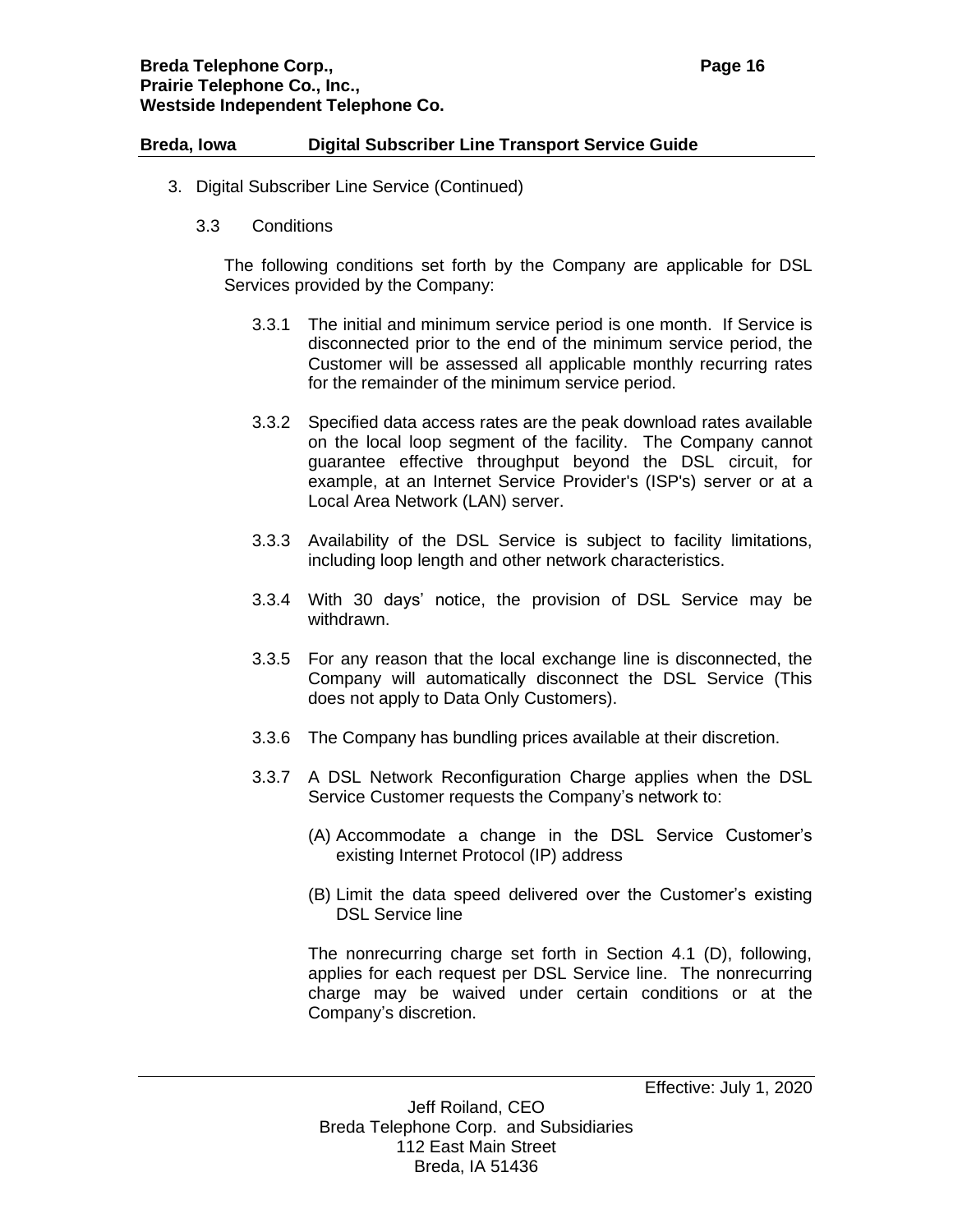## **Breda Telephone Corp., <b>Page 17 Page 17 Prairie Telephone Co., Inc., Westside Independent Telephone Co.**

# **Breda, Iowa Digital Subscriber Line Transport Service Guide**

- 3. Digital Subscriber Line Service (Continued)
	- 3.4 RESERVED FOR FUTURE USE

Effective: July 1, 2020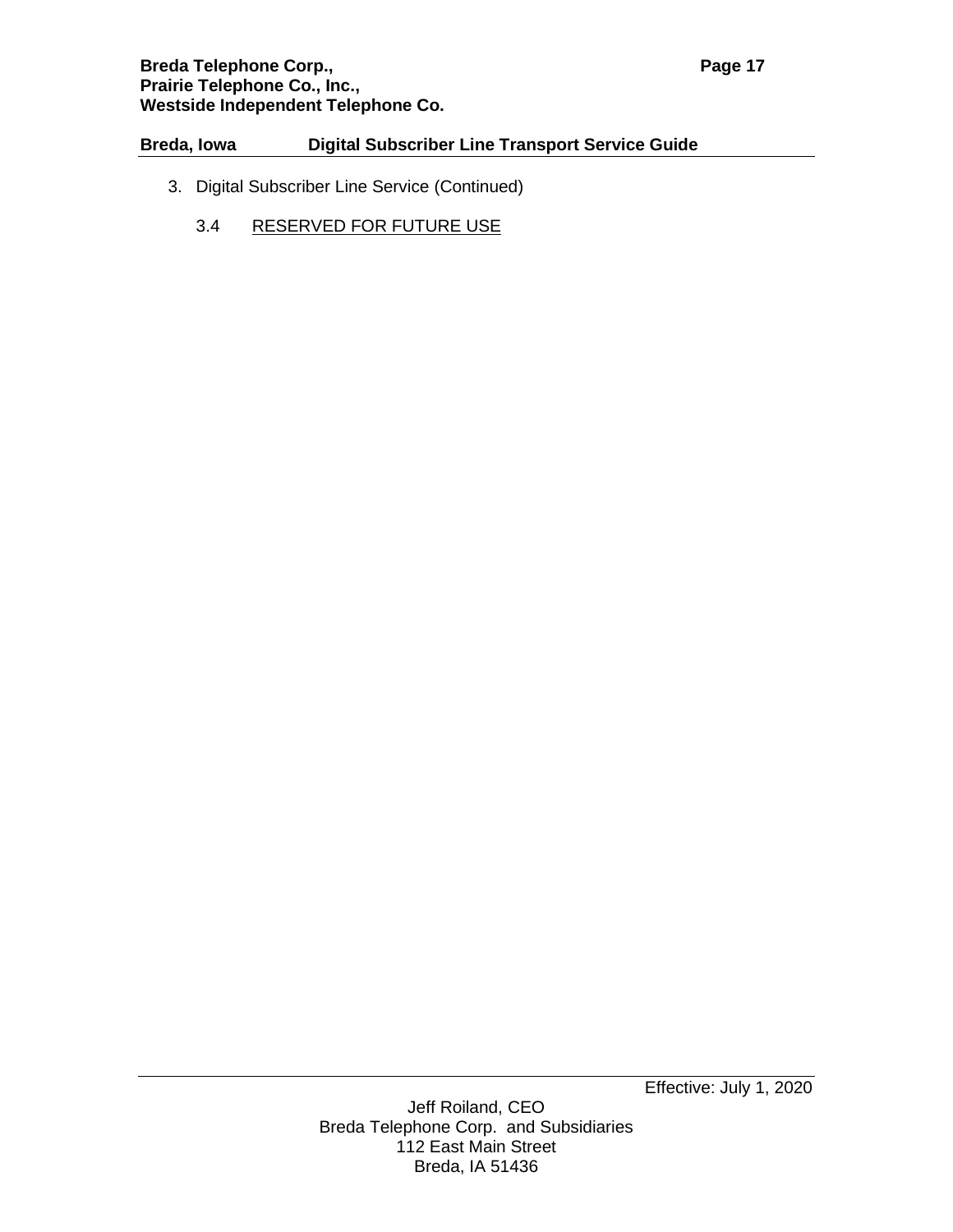- 3. Digital Subscriber Line Service (Continued)
	- 3.5 Multimedia Virtual Circuit Channel (MM-VCC)

Where suitable facilities exist, an Ethernet Transport Service ("ETS") (as defined in NECA Tariff #5) customer that requires the ability to send high speed multimedia transmissions may also order an ETS MM-VCC between its CDP and the premises of its end user customer, provided such end user customer's premises is equipped with ADSL Access Service provided by the Company under this Service Guide. ETS MM-VCCs are only available when the ETS customer's CDP, the ETS customer's end user premises and the Company's DSL Access Service Connection Point SWC are each located within the serving territory of the Company. The ETS MM-VCC is available in increments of 10 Mbps, see Section 4.1(D) following. MM-VCC can only be ordered in conjunction with DSL service provided in this Service Guide and can be ordered to the physical bandwidth limitations of the Company's plant and network capabilities (as determined by the Company).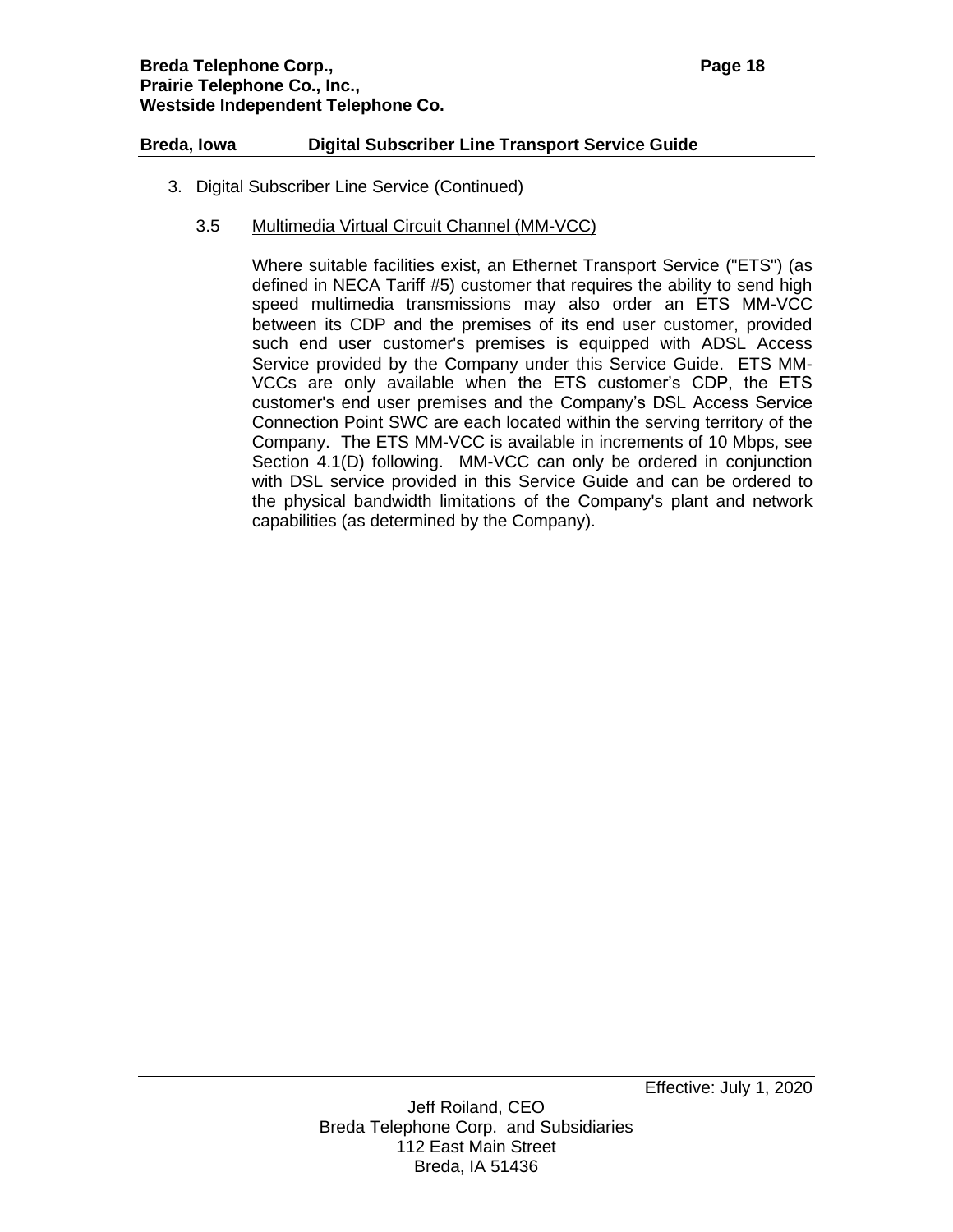## **Breda Telephone Corp., <b>Page 19 Page 19 Prairie Telephone Co., Inc., Westside Independent Telephone Co.**

### **Breda, Iowa Digital Subscriber Line Transport Service Guide**

- 4. Rates and Charges
	- 4.1 Digital Subscriber Line Service
		- (A) Asymmetrical Digital Subscriber Line Service (speed capability of up to 10 Mbps upstream and up to 10 Mbps downstream)

|                                                                                                                              | Monthly<br>Rate | Nonrecurring<br>Charge |  |  |
|------------------------------------------------------------------------------------------------------------------------------|-----------------|------------------------|--|--|
| <b>ADSL Line Charge</b>                                                                                                      |                 |                        |  |  |
| - Per Voice Data Option                                                                                                      | \$25.00         | \$25.00                |  |  |
| (B) Symmetrical Digital Subscriber Line Service (speed capability<br>of up to 10 Mbps upstream and up to 10 Mbps downstream) |                 |                        |  |  |
|                                                                                                                              | Monthly         | Nonrecurring           |  |  |
|                                                                                                                              | Rate            | Charge                 |  |  |
| <b>ADSL Line Charge</b>                                                                                                      |                 |                        |  |  |
| - Per Voice Data Option                                                                                                      | \$25.00         | \$25.00                |  |  |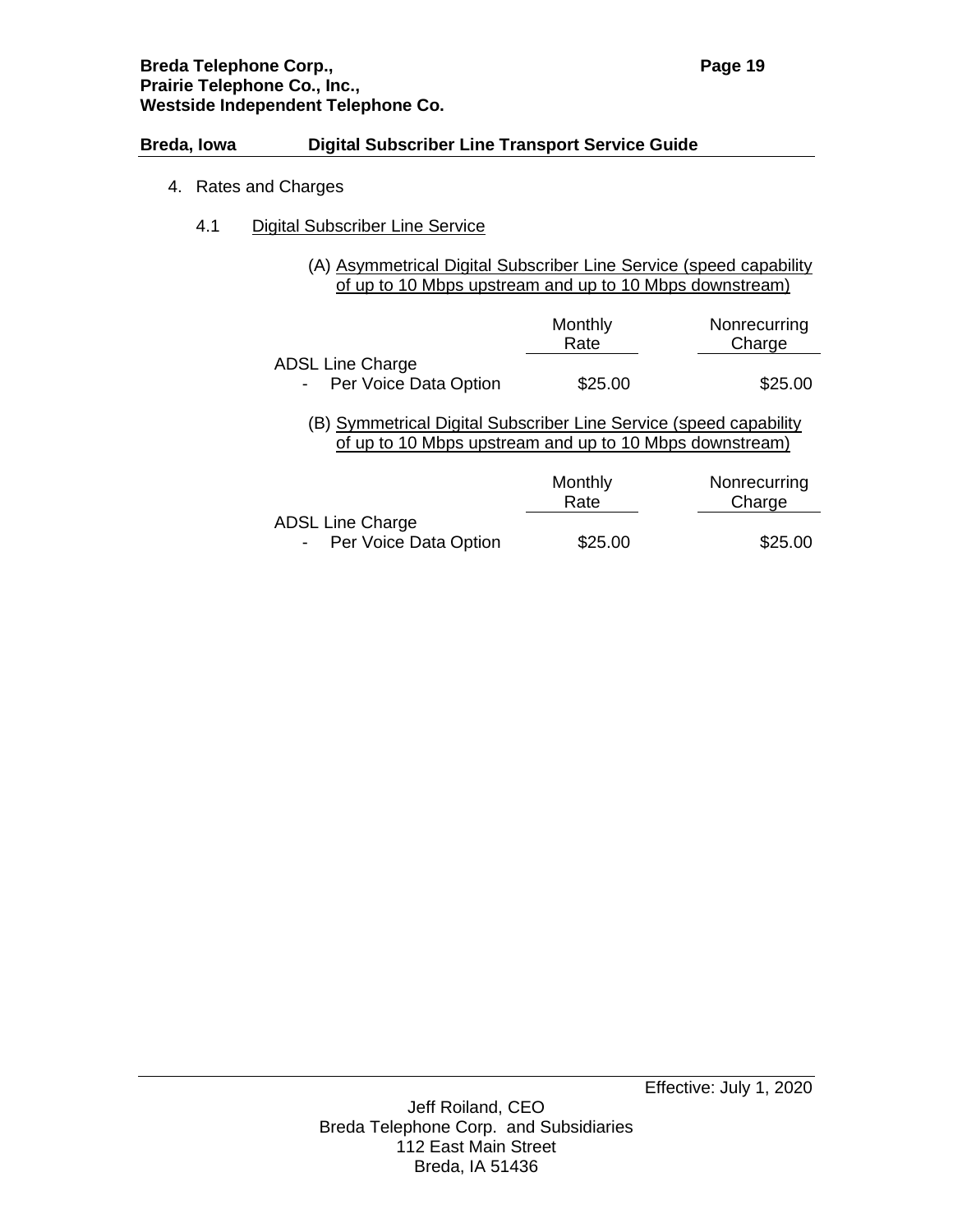- 4. Rates and Charges (Continued)
	- 4.1 Digital Subscriber Line Service (Continued)
		- (C) Volume Pricing Commitment Plan (VPCP)

The Company offers a VPCP for multiple Customers per study area on the Discount Pricing Arrangement plan.

| <b>Monthly Volume</b>   | Monthly         |
|-------------------------|-----------------|
| <b>Commitment Level</b> | <b>Discount</b> |
| 200                     | 5%              |
| 350                     | 10%             |
| 500                     | 15%             |

The Company will assess a shortfall charge of \$10.00 per line that falls below the commitment.

Upon providing thirty (30) days written notice to the Company, an existing VPCP Customer may increase the existing volume commitment when it establishes a new higher volume commitment level; the higher discount associated with the new commitment level will apply on a prospective basis for the balance of the VPCP commitment period. Downgrades from a higher volume commitment level to a lower volume commitment level upon thirty (30) days written notice to the Company are treated as a termination of the VPCP.

(D) Term Discounts

The Company offers a Term Discount based on the table below.

| Term       | Monthly         |
|------------|-----------------|
| Commitment | <b>Discount</b> |
| 36 Months  | 10%             |
| 60 Months  | <b>20%</b>      |

(E) The Customer must choose between receiving the Term Discount or the Discount under the VPCP for all of their lines, if eligible for both. The Customer cannot receive both discounts. The nonrecurring charge per line may also be waived at the Company's discretion if the Customer is eligible for either of the above discounts.